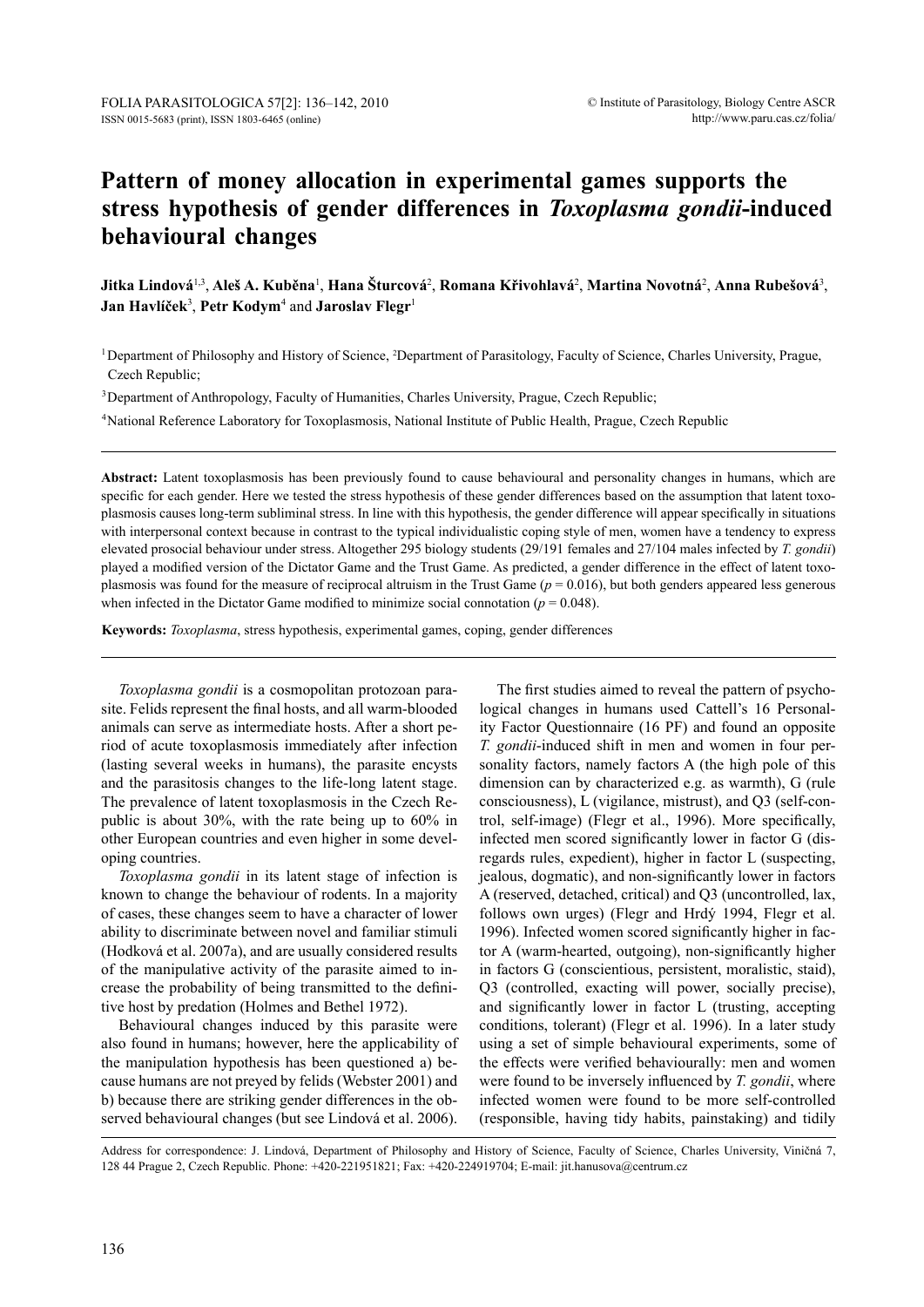dressed than uninfected women, and infected men were found to have fewer and less intensive relationships, to be less self-controlled (more lax, slovenly) and more untidily dressed than uninfected men (Lindová et al. 2006).

The mechanism of the effect of latent toxoplasmosis on human behaviour is unknown; however, we have some indices of deteriorated physical functioning in *T. gondii*infected subjects. These include prolonged simple reaction times (Havlíček et al. 2001, Novotná et al. 2008), and higher risk of traffic accidents (Flegr et al. 2009, Kocazeybek et al. 2009) in infected subjects. Deteriorated physical functioning of *T. gondii-*infected subjects possibly leading to shorter life expectancy could also explain the unexpected phenomenon of decreased seropositivity in the highest age groups in many prevalence studies (e.g. Kodym et al. 2001). One possible explanation of these observed gender differences in influence of *T. gondii* on humans has been proposed in the terms of the stress hypothesis which suggests that latent toxoplasmosis, via deteriorated physical functioning, induces mild and long-term stress and we can observe psychological changes that are behavioural displays of more pronounced gender different coping styles (Lindová et al. 2006). Originally, problem-focused coping style and emotion-focused coping was considered typical of men and women, respectively (Folkman and Lazarus 1980, Billings and Moos 1981, 1984, Endler and Parker 1990, Stone and Neale 1984). More recent research deemphasizes this difference and stresses the importance of the social dimension, instead (Rosario et al. 1988, Hobfoll et al. 1994, Tamres et al. 2002). In contrast to men, who seem to use more individualistic and antisocial (e.g. aggressive, hostile) forms of coping (Carver et al. 1989, Hobfoll et al. 1994), women are more likely to seek and provide social support (Stone and Neale 1984, Rosario et al. 1988, Carver et al. 1989), join with others (Hobfoll et al. 1994), verbalize towards others or the self (Tamres et al. 2002). A recent biological (evolutionary) theory similarly distinguishes between the male "fight-or-flight" response and the female "tend-and-befriend" reaction to stress (Taylor et al. 2000) following from the strong need of women to protect children and maintain social relationships. Although this theory is primarily designed for the situation of acute stress, it can be probably applied to chronic stress as well, where coping behaviour could be expected to become a permanent constituent of behaviour and personality of infected subjects.

Here we test the stress hypothesis by inducing an "economic" versus "social" situation using experimental games where the subjects decide how much money to allocate to another player. In the "social" situation, but not in the "economic" situation, we expect to observe a gender difference in *T. gondii*-induced shifts in behaviour, which would be in line with the gender typical coping styles, i.e. we expect the behaviour of infected subjects compared to uninfected subjects to be shifted towards more individualistic (asocial/antisocial) behaviour in men and towards more prosocial behaviour in women.

For testing this prediction, we chose two experimental games which differ in the underlying motivations for players' money allocations.

Dictator Game is believed to be a measure of altruism that is neither a response to someone's prior generosity nor is expected to be reciprocated (Cox and Deck 2006). To further decrease social and emotional motivation (i.e. tendency to reciprocate, sympathy) for money allocations in this game, here the game was not played only once but 12 times (i.e. it had 12 rounds); the roles of dictators and recipients were switched every round (each subject played 6 rounds in each of the roles) and each subject's opponent was randomly chosen *de novo* every round. So the recipient was distracted between several people and thus final payoffs of the individual subject's opponents were practically independent from the subject's money allocation. We did not have any specific prediction regarding behaviour of infected and uninfected subjects.

In the Trust Game where players are active in each of the roles, behaviour of the first player (investor) is considered to reflect trust of the first player in the second player, the recipient, and the return of the recipient is mostly explained as reciprocal altruism (Croson and Buchan 1999). Women seem to tend to interpret this game more communally and empathically and thus to repay trust with trustworthiness in return more than men (Geanakoplos et al. 1989, Guerra and Zizzo 2004). This is hypothesized to be even more accentuated under the long-term influence of the stressor such as latent *T. gondii* infection due to the prosocial coping style. Therefore, we expect infected women to return relatively more than uninfected women. In men, in contrast, as a consequence of their more individualistic coping style, we expect to find rather economical behaviour in infected subjects, i.e. returning less money.

To enable comparison with the modified version of the Dictator Game, the Trust Game was also played repeatedly. In this case, we did not expect any important shifts in the psychological motives of money allocations due to repeatedness. To sum up, we expected a gender difference to appear in the reciprocal returning of the recipient in the Trust Game but not in the Dictator Game.

#### **MATERIALS AND METHODS**

**Subjects.** The studied sample consisted of 295 Czech and Slovak healthy undergraduate biology students at the Charles University, Prague. Twenty-nine out of 191 females and 27 out of 104 males were *Toxoplasma*-positive. The mean age was 22.6  $(s.d.=2.0)$  for females and 22.2  $(s.d.=2.2)$  for males. All subjects were asked to voluntarily participate in the research project and to sign an informed consent form. The recruitment of the study subjects and data handling practices complied with the Czech regulations in force.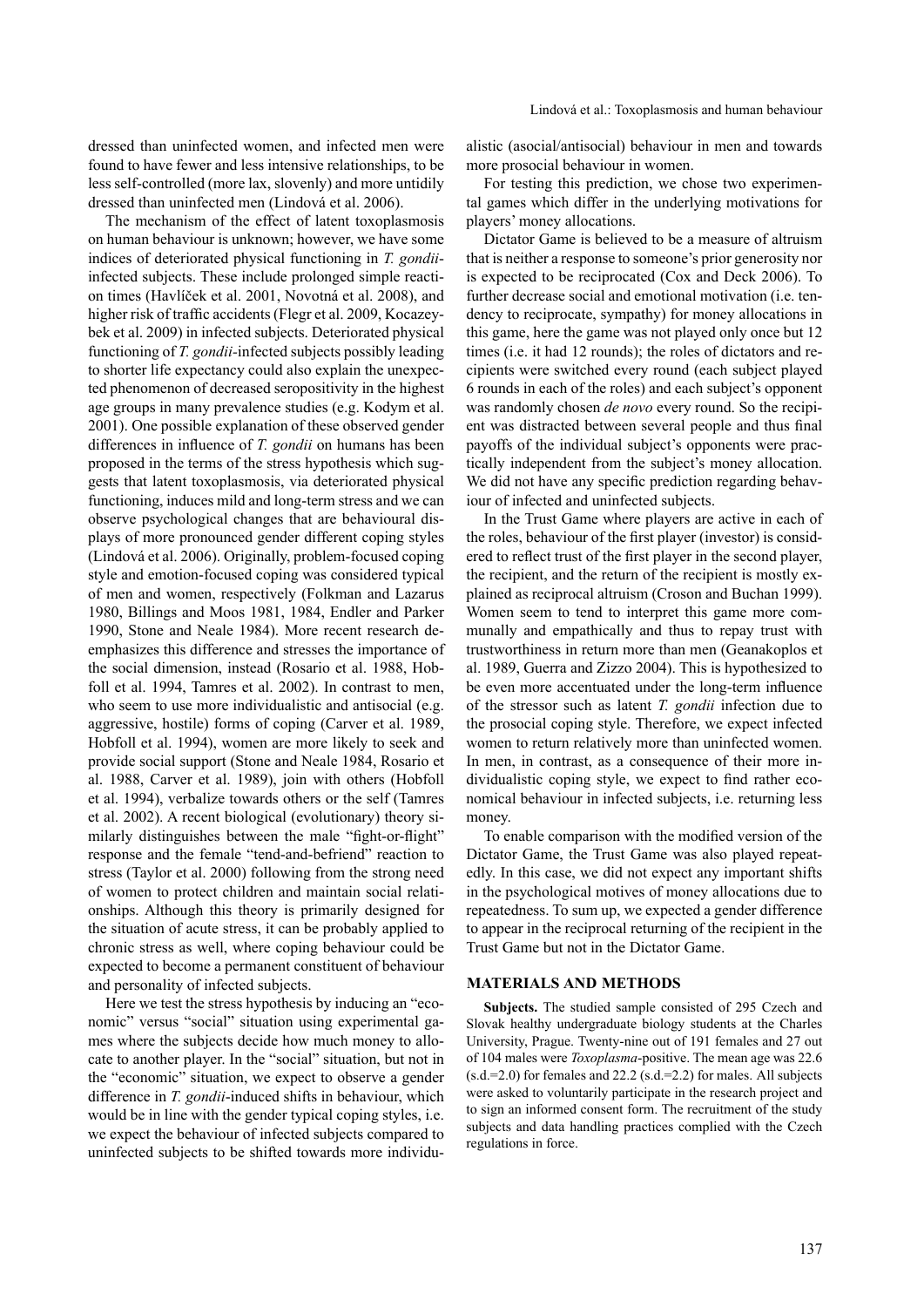**Immunological tests for toxoplasmosis.** Specific anti-*Toxoplasma* IgG in all subjects and IgM antibodies concentrations in high IgG subjects were determined by ELISA (IgG: SEVAC, Prague; IgM: TestLine, Brno), optimized for early detection of acute toxoplasmosis (Pokorný et al. 1989), and the complement fixation test (CFT) (SEVAC, Prague) which is more robust to temporal fluctuations of the immune system status and therefore more suitable for the detection of old *T. gondii* infections (Warren and Sabin 1942). The titre of anti-*Toxoplasma* antibodies in sera was measured in dilutions between 1:8 and 1:1024. Subjects with negative results of IgM ELISA (positivity index <0.9) and having CFT titres higher than 1:8 were considered latent-toxoplasmosis positive. There were no high-IgM (acutely infected) subjects in our sample.

**Procedure.** The experiment was double blind – neither the subjects nor the experimenters knew which subjects were infected with *T. gondii*. The behavioural testing sessions were performed in the period from summer 2004 to winter 2006 on working days starting at 9 a.m. Twelve subjects were invited for one session, with 6 of them being instructed to come at 9 a.m. and the other 6 to come at 9.15. The first 6 subjects were seated in individual boxes equipped with computers in the distal part of the experimental room. The other 6 subjects were similarly seated in individual boxes in the part of the experimental room close to the entrance door. To further minimize the possibility of contact between the two groups, the two parts of the room were separated by a screen and the subjects were instructed not to speak loudly. Inside the group, the subjects could partly see each other, but could never see anyone else's computer monitor. After all subjects arrived, they were given general instructions by the experimenter about the use of the experimental software. They were encouraged to ask whenever they are not sure to understand the rules of the game properly, and were told to be given the money they would win immediately after the end of the testing session.

The subjects played two games – the Dictator Game and the Trust Game. In the Dictator Game, the Dictator had to divide CZK10 (about \$0.5) between her/himself and another player, called Serf. The Serf could see how much he/she was given by the Dictator, and always had to accept. In the Trust Game, the first player, Investor, received CZK10 from the experimenter and then could send between 0 and 10 to the other player called Businessman. On the way, the experimental software tripled the amount sent (*y*), so that the Businessman received 3*y*. Then the Businessman was free to return anything between 0 and 3*y* to the Investor. The Investor could see how much he was returned, and had to accept. His payoff then was  $10 - y + z$  where *z* is the amount returned by the Businessman to the Investor. The two games were played consecutively, with the Dictator Game coming first. Each game was repeated 12 times. The subjects were alternately assigned to each of the roles in the game, so that each subject played each role 6 times. The players were informed that the couples of opponents were newly formed every round, so that everyone had a new opponent every round. Subjects from the distal part of the experimental room always played against subjects in the other part of the room. Thus the subjects remained unaware of the identity of their opponents and, at the same time, did not doubt to be playing with real opponents and not with a computer.

**Statistical analyses.** The experimental software stored information about all steps performed by the players. As a measure of generosity in the Dictator Game for round *i*+1, the difference between the sum of money received in round *i* and the money given in round *i*+1 was computed. This takes into account individual subjects' game histories and thus is a better measure than the absolute sum of money allocated. This variable was called *diff*. To calculate the effect of *Toxoplasma* on *diff*, we performed partial Kendall's correlation. A nonparametric test was used because we expected non-normal distribution of *diff*. Although Kendall's test is a correlation measure, it can be used in situations where one or two variables are binary. The advantage of this test is that a second variable can be partialled out, which in our analyses was the age of subjects. Age was included in the analysis because we expected it to have a strong effect on subjects' financial situation and attitude towards money. Only 5 rounds for each subject entered the model: *diff* for the first round could not be computed because it was preceded by no other round. To test if *Toxoplasma*-positive and *Toxoplasma*negative subjects differ in their overall behaviour in the Dictator Game, we used repeated measures General Linear Models (GLM). GLM is not sensitive to slight non-normality of data. As the dependent variable, repeatedly measured *diff* was entered. The other variables entering the analysis were age, *Toxoplasma*, sex and *Toxoplasma*-sex interaction.

In the Trust Game, "trust" of the first player, Investor, was measured using repeated measures GLM performed with the sum of money invested by Investor in 6 rounds as the dependent variable, and *Toxoplasma*, sex, age and *Toxoplasma*-sex interaction as independent variables.

As a measure of reciprocal altruism in the Trust Game, "*relative residuals*" of returned sums of money were computed for each round. *Relative residual* for a player *k* and round *i* was computed as a relative difference (controlled for the range of possible sums to return) between the sum returned by a Businessman *k* in round *i* and the average returned sum through all players (Businessmen) who had received the same sum from the Investor. Repeated *relative residuals* were entered as the dependent variable and *Toxoplasma*, sex, age and *Toxoplasma*sex interaction as independent variables. Subjects who received CZK0 and therefore could not have returned anything in any round, were excluded from the analysis.

To analyze the effect of *Toxoplasma* or *Toxoplasma*-sex interaction on generosity of subjects through both experimental games, we used multivariate General Linear Models. Two dependent variables entered the model: average of 5 *diff* (for the Dictator Game) and average of 6 *relative residuals* (for the Trust Game).

## **RESULTS**

#### **Dictator Game**

In Kendall's analysis of the Dictator Game, *diff* was significantly affected by *Toxoplasma* in rounds 2 through 5 (for details see Table 1). *Diff* 6 did not differ between *Toxoplasma*-positive and *Toxoplasma*-negative subjects.

In the repeated measures GLM, the effect of *Toxoplasma* on repeated *diff* approached significance  $(F_{1,290} = 3.44)$ ;  $p = 0.065$ ;  $p^2 = 0.012$ ). The effect of *Toxoplasma*-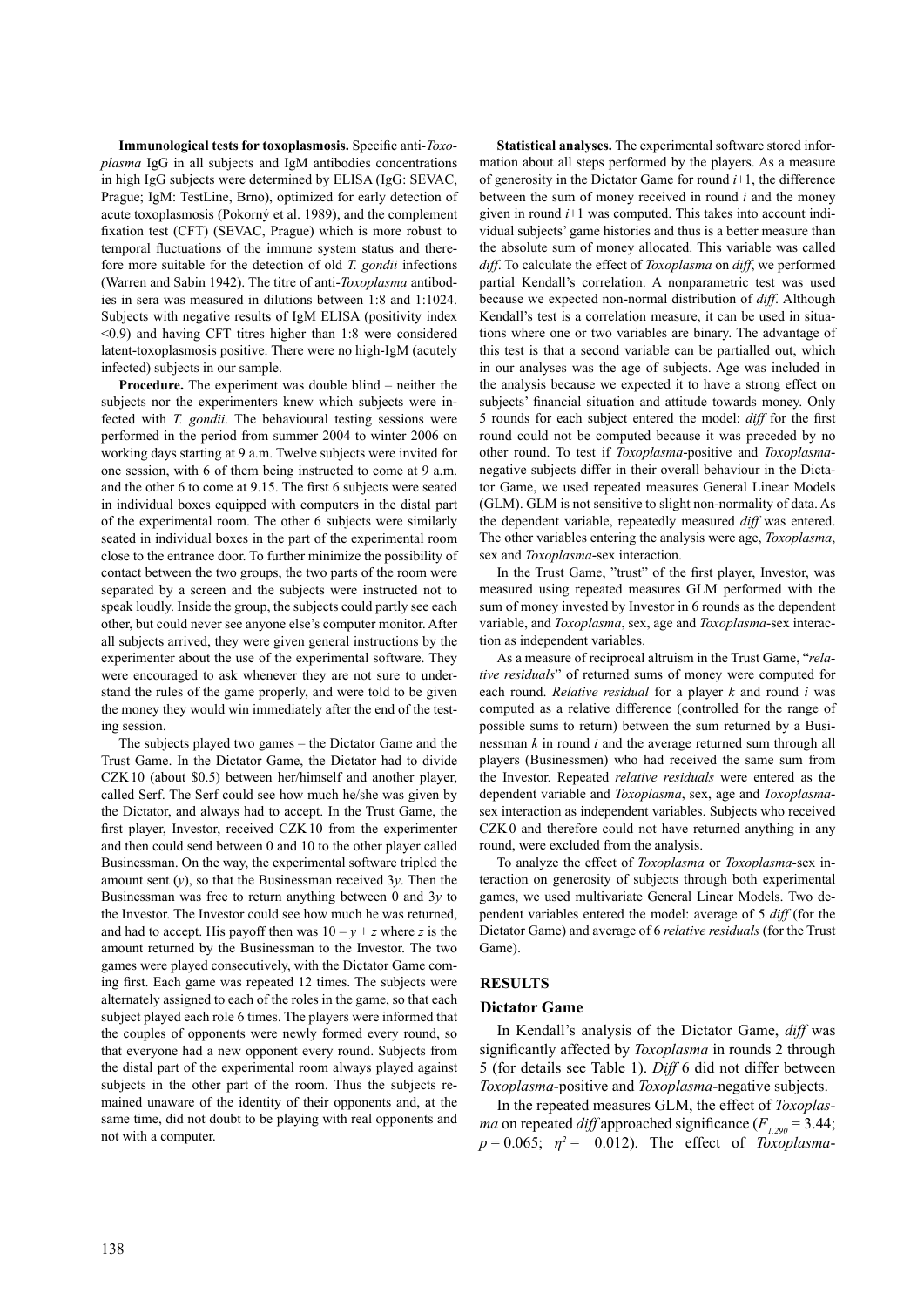sex interaction on repeated *diff* was non-significant  $(F_{1,290} = 0.43; p = 0.51; Fig. 1).$ 

#### **Trust Game**

In the Trust Game, the effect of *Toxoplasma* on *relative residuals* (the measure of the Businessman's willingness to return) was not significant  $(F_{1,203} = 2.23; p = 0.14)$ . The effect of *Toxoplasma*-sex interaction on *relative residuals* approached significance  $(F_{1,203} = 3.19; p = 0.076;$  $\eta^2$  = 0.015; Fig. 2).

The effect of *Toxoplasma* or *Toxoplasma*-sex interaction on the money invested in the Trust Game was non-**Table 1.** Partial Kendall's correlation of latent toxoplasmosis status with *diff* controlled for age of subjects.

| $n = 295$                  | diff2 | diff3 | diff4 |                                           | diff5 diff6 |
|----------------------------|-------|-------|-------|-------------------------------------------|-------------|
| Partial correlation        |       |       |       | $-0.086$ $-0.085$ $-0.086$ $-0.084$ 0.020 |             |
| Asymptotic <i>p</i> -value | 0.027 |       |       | 0.029 0.027 0.031 0.601                   |             |

significant (for *Toxoplasma*:  $F_{1,278} = 0.057$ ;  $p = 0.82$ , for *Toxoplasma*-sex interaction:  $F_{1,278} = 0.00$ ;  $p = 0.99$ ).

Multivariate General Linear Models with two dependent variables – average of 5 *diff* (for the Dictator Game) and average of 6 *relative residuals* (for the Trust Game) – revealed a significant effect of *Toxoplasma*-sex interaction ( $F_{1,202}$  = 3.09;  $p = 0.048$ ;  $\eta^2 = 0.030$ ), but not of *Toxoplasma*  $(F_{1,202} = 2.23; p = 0.11; \eta^2 = 0.022)$ . In a more detailed analysis of between subject effects in this multivariate GLM, the difference between the allocation in the Dictator Game and the return in the Trust Game was confirmed. For the Dictator Game, the effect of *Toxoplasma* reached the level of statistical significance  $(F_{1,203} = 3.954; p = 0.048; \eta^2 = 0.019)$  in contrast to the effect of *Toxoplasma*-sex interaction  $(F_{1,203} = 1.10)$ ;  $p = 0.30$ ;  $\eta^2 = 0.005$ ), whereas for the Trust Game, it was the effect of *Toxoplasma*-sex interaction that was significant  $(F_{1,203} = 5.89; p = 0.016; \eta^2 = 0.028)$  in contrast to the effect of *Toxoplasma* ( $F_{1,203} = 0.09$ ;  $p = 0.77$ ;  $\eta^2 < 0.001$ ).

### **DISCUSSION**

Our study brings further evidence of specific behavioural changes in humans induced by latent toxoplasmosis. Most importantly, multivariate GLM confirmed our hypothesis of gender different behavioural shifts in infected subjects, which are consistent with gender-typical coping styles with stress (individualistic/antisocial versus prosocial in men and women, respectively). More specifically, men were found to be less generous (give less money) when infected, but this was not the case for women. Secondly, we found a pattern different in the Dictator Game from that in the Trust Game; whereas in the Trust Game the results were as above mentioned, in the Dictator Game, infected subjects of both genders behaved less generously than uninfected subjects of the same gender.



Fig. 1. Generosity of men and women infected or uninfected by *Toxoplasma gondii* in the 2nd through 6th round of modified Dictator Game. *Abbreviations*: *diff* – measure of generosity; Toxo- – *T. gondii*-uninfected subjects; Toxo+ – *T. gondii*infected subjects.



**Fig. 2.** Generosity of men and women infected or uninfected by *Toxoplasma gondii* according to returning in 6 rounds of the Trust Game. *Abbreviations*: *relative residuals* – measure of generosity; Toxo- – *T. gondii*-uninfected subjects; Toxo+ – *T. gondii*-infected subjects.

In other words, we found that while in men latent toxoplasmosis leads to socially negative behaviour regardless of type of the situation, in women the same effect is limited to situations which do not include an interpersonal aspect. In situations where people have the possibility to form reciprocal relationships (as in the Trust Game) we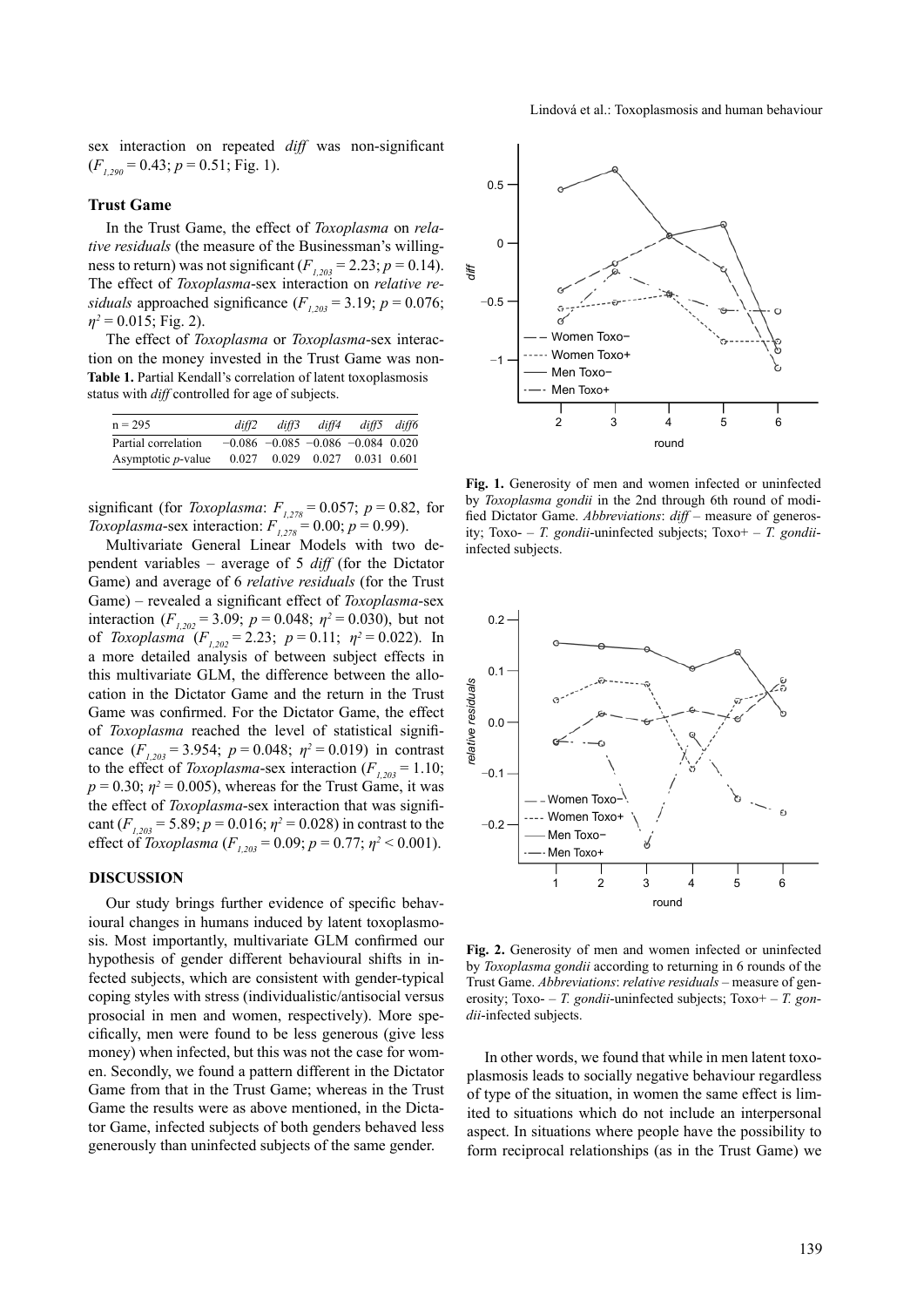can even observe a tendency to be more generous when infected in women.

Our data, of course, provide only indirect support for the stress hypothesis. Use of a more direct instrument (e.g. any questionnaire measuring the level of perceived stress) could be however, in our opinion, rather problematic, as the subjects cannot identify the cause of their stress, and even the stress experience itself need not be conscious. However, we suggest that future use of well-being questionnaires or instruments for measuring subjects' mood could yield interesting results.

A stress-inducing role of toxoplasmosis was also proposed by James (2008), who aimed to explain effects as morphometrical changes in infected subjects (perceived facial dominance, second-to-fourth-digit ratio, Flegr et al. 2005, Hodková et al. 2007b) and changes in sex ratio of offspring of infected women (Kaňková et al. 2007). This theory is based on proposed decrease of testosterone levels in infected men and increase in infected women. However, the opposite (an increase in men and decrease in women) was found by Flegr and colleagues (2008).

Also, the stress hypothesis is not the only explanation which can be used to interpret results obtained in studies on *T. gondii*-induced changes in humans. Some findings rather point to the possibility that effects of toxoplasmosis could be similar to low-dose drug abuse. These are e.g. higher dopamine in infected rodents and humans (Stibbs 1985, Novotná et al. 2005, Skallová et al. 2006), association of toxoplasmosis with schizophrenia (e.g. Torrey and Yolken 2003), prolonged reaction times (Havlíček et al. 2001, Novotná et al. 2008), and higher risk of traffic accidents (Flegr et al. 2009, Kocazeybek et al. 2009).

Our second finding, decreased helping of infected subjects in the Dictator Game, can be linked to lower wellbeing or impaired mood following from chronical stress and physical deterioration. Well-being and mood have been proven several times to determine the way people interpret and respond to diverse (typically neutral) stimuli and situations inclusive of how much they are willing to help. A number of studies have provided evidence that good mood increases helping (e.g. Berkowitz and Connor 1966, Isen 1970, Isen and Levin 1972, Isen et al. 1973, 1976, Moore et al. 1973, Rosenhan et al. 1974, Levin and Isen 1975). In contrast, an important negative predictor of helping was found to be time stress (Darley and Batson 1973). Other studies provide evidence that positive emotions are associated with positive expectations considering neutral events and with more active approach to common things of interest (e.g. Batson et al. 1979, Isen et al. 1991, 1992, Kahn and Isen 1993). Therefore, we can interpret the smaller allocations of *T. gondii*-infected individuals as their tendency to interpret the game as a less positive situation and their lesser interest in the game, lesser activity and less positive responding.

We did not find any difference between infected and uninfected subjects in the trusting behaviour. Possibly, this can be explained by distinct tactics used to maximize own payoff in the game: keeping the sum for myself and not investing anything, which maximizes own payoff *relatively* to others' payoff, versus investing everything, which maximizes collective payoff and consequently own *absolute* payoff. Men probably pursue the first of these tactics more often than women, who insist more on equal payoffs of both players (Andreoni and Vesterlund 2001). It could be possible that in men, *T. gondii* infection does not specifically strengthen one of these tactics to maximize own payoff, but perhaps both of them. Therefore, we cannot see any difference in mean generosity between infected and uninfected men, but we should be able to see increased variability in infected subjects. However, in a post hoc analysis of variance, we did not find any differences in variability between infected and uninfected men. For women, it can be that apart from prosocial tendencies, other variables such as risk proneness are also influenced by *T. gondii* infection. We have to keep in mind that women are also thought to behave more passively under stress than men, e.g. demonstrating avoidance or cautiousness (Billings and Moos 1984, Stone and Neale 1984, Endler and Parker 1990, Hobfoll et al. 1994). Therefore, decreased risk proneness of infected women may counteract their increased tendency to act prosocially.

Alternative explanation for negative results in investing in the Trust Game is that this measure is too weak to identify changes induced by *T. gondii*. In contrast to the other two measures (*diff* and *relative residuals*) which measured the subjects' behaviour relative to the previous opponent's action, here we compared the absolute sums of money invested without taking into account the game history. Because the specific behaviour in this game played repeatedly can be expected to depend strongly on the game history, comparing the absolute behaviour may not represent a robust measure.

Although the results obtained basically confirm our hypothesis, they are not very strong in effect. A reason for the somewhat weaker results could be the experimental design where each subject was tested in a slightly different situation due to specific composition of groups of subjects tested together during one session. If subjects had been tested with virtual co-players pre-programmed to behave identically, we would have gotten less variable data where effects of toxoplasmosis would most likely appear more clearly. However, it has often been stressed that in experimental games authenticity is amongst the key factors leading to valid results (e.g., Camerer and Fehr 2004), therefore we chose the more variable design without deception about co-player identities.

Our results corroborate the stress hypothesis of genderspecific behavioural response to toxoplasmosis (Lindová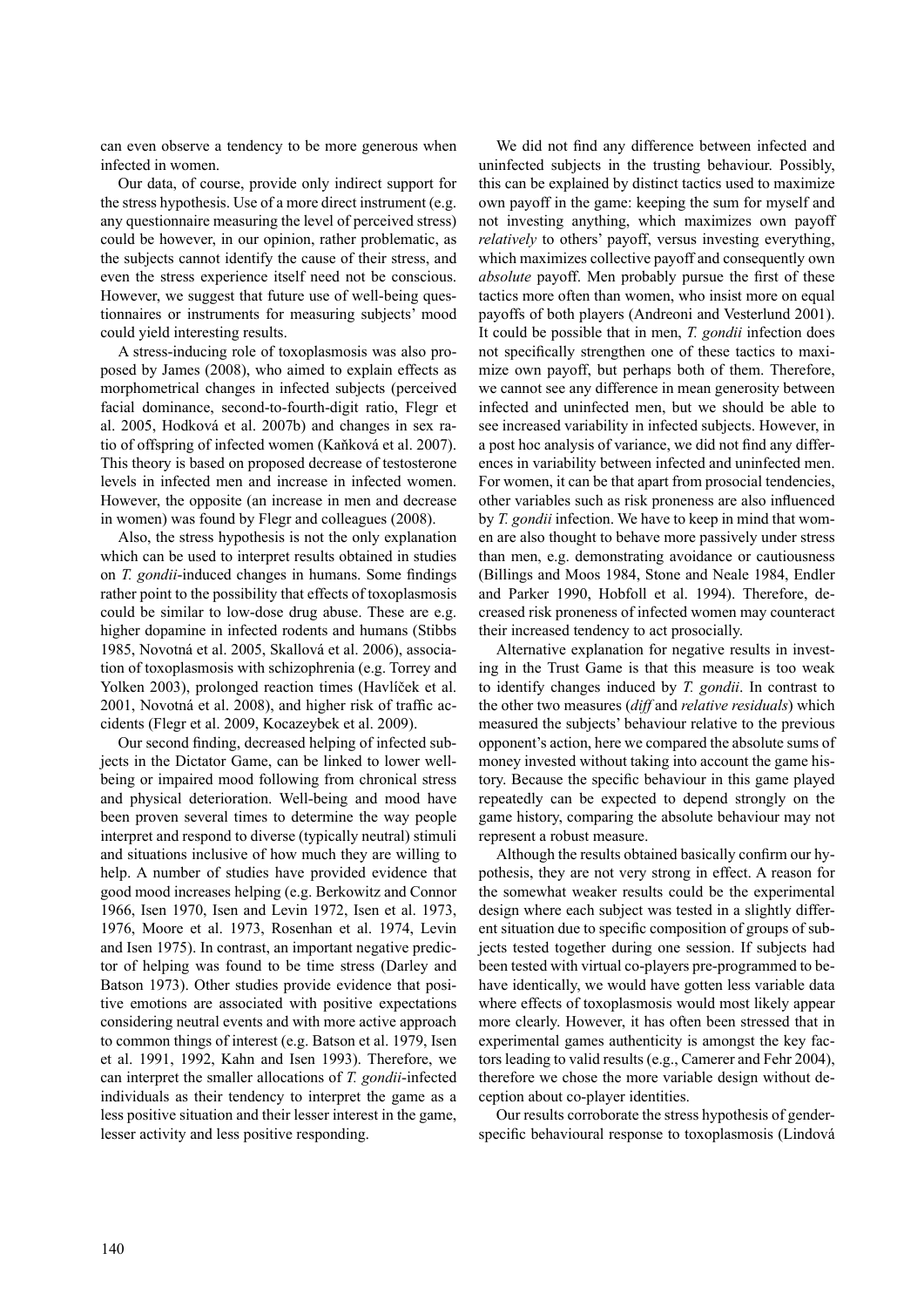et al. 2006) and provide experimental support for the notion that although not manifesting clearly distinguishable symptomathology, latent toxoplasmosis could play an important role in people's quality of life and their behaviour towards the social environment (Flegr et al. 1996). In addition to psychomotor impairment indicated by previous findings, the present study shows another serious impact

## **REFERENCES**

- ANDREONI J., VESTERLUND L. 2001: Which is the fair sex? Gender differences in altruism. Q. J. Econ. 116: 293–312.
- Batson C.D., Coke J.S., Chard F., Smith D., Taliaferro A. 1979: Generality of the "Glow of Goodwill": effects of mood on helping and information acquisition. Soc. Psychol. Q. 42: 176–179.
- BERKOWITZ L., CONNOR W.H. 1966: Success, failure and social responsibility. J. Pers. Soc. Psychol. 4: 664–669.
- BILLINGS A.G., Moos R.H. 1981: The role of coping responses and social resources in attenuating the stress of life events. J. Behav. Med. 4: 139–157.
- Billings A.G., Moos R.H. 1984: Coping, stress and social resources among adults with unipolar depression. J. Pers. Soc. Psychol. 46: 877–891.
- Camerer C.F., Fehr E. 2004: Measuring social norms and preferences using experimental games: a guide for social scientists. In: J. Heinrich, R. Boyd, S. Bowles, C. Camerer, E. Fehr, H. Gintis (Eds.), Foundations of Human Sociality. Oxford University Press, Oxford, pp. 55–96.
- Carver C.S., Scheir M., Weintraub J.K. 1989: Assessing coping strategies: a theoretically based approach. J. Pers. Soc. Psychol. 56: 267–283.
- Cox J.C., Deck C.A. 2006: When are women more generous than men? Econ. Inq. 44: 587–598.
- Croson R., Buchan N. 1999: Gender and culture: international experimental evidence from Trust Games. Am. Econ. Rev. 89: 386–391.
- DARLEY J.M., BATSON C.D. 1973: From Jerusalem to Jericho: a study of situational and dispositional variables in helping behavior. J. Pers. Soc. Psychol. 27: 100–108.
- Endler N.S., Parker J.D.A. 1990: Stress and anxiety: conceptual and assessment issues. Stress Med. 6: 243–248.
- FLEGR J., HRDÝ I. 1994: Influence of chronic toxoplasmosis on some human personality factors. Folia Parasitol. 41: 122–126.
- Flegr J., Hrušková M., Hodný Z., Novotná M., Hanušová J. 2005: Body height, body mass index, waist-hip ratio, fluctuating asymmetry and second to fourth digit ratio in subjects with latent toxoplasmosis. Parasitology 130: 621–628.
- Flegr J., Klose J., Novotná M., Berenreitterová M., Havlíček J. 2009: Increased incidence of traffic accidents in *Toxoplasma*infected military drivers and protective effect RhD molecule revealed by a large-scale prospective cohort study. BMC Infect. Dis. 9: 72.
- FLEGR J., LINDOVÁ J., KODYM P. 2008: Sex-dependent toxoplasmosis-associated differences in testosterone concentration in humans. Parasitology 135: 427–431.
- Flegr J., Zitková Š., Kodym P., Frynta D. 1996: Induction of changes in human behaviour by the parasitic protozoan *Toxoplasma gondii*. Parasitology 113: 49–54.
- Folkman S., Lazarus R.S. 1980: An analysis of coping in a middle-aged community sample. J. Health Soc. Behav. 21: 219–239.

of *T. gondii* and revives the question of expedience of treatment of latent toxoplasmosis.

**Acknowledgements.** This research was supported by grant No. 406/07/0581 of the Grant Agency of the Czech Republic and grant No. 0021620828 of the Czech Ministry of Education, Youth and Sports.

- GEANAKOPLOS J., PEARCE D., STACCHETTI E. 1989: Psychological games and sequential rationality. Games Econ. Behav. 1: 60–79.
- Guerra G., Zizzo D.J. 2004: Trust responsiveness and beliefs. J. Econ. Behav. Org. 55: 25–30.
- Havlíček J., Gašová Z., Smith A.P., Zvára K.J., Flegr J. 2001: Decrease of psychomotor performance in subjects with latent "asymptomatic" toxoplasmosis. Parasitology 122: 515–520.
- Hobfoll S.E., Dunahoo C.L., Ben-Porath Y., Monnier J. 1994: Gender and coping: the dual-axis model of coping. Am. J. Community Psychol. 22: 49–82.
- Hodková H., Kodym P., Flegr J. 2007a: Poorer results of mice with latent toxoplasmosis in learning tests: impaired learning processes or the novelty discrimination mechanism? Parasitology 134: 1329–1337.
- Hodková H., Kolbeková P., Skallová A., Lindová J., Flegr J. 2007b: Higher perceived dominance in *Toxoplasma* infected men – a new evidence for role of increased level of testosterone in toxoplasmosis-associated changes in human behavior. Neuroendocrinol. Lett. 28: 110–114.
- Holmes J., Bethel W.M. 1972: Modification of intermediate host behavior by parasites. In: E.U. Canning and D.A. Wright (Eds.), Behavioural Aspects of Parasite Transmission. Academic Press, London, pp. 123–149.
- Isen A.M. 1970: Success, failure, attention, and reactions to others: the warm glow of success. J. Pers. Soc. Psychol. 15: 294– 301.
- Isen A.M., Clark M., Schwarz M.F. 1976: Duration of the effect of good mood on helping: footprints on the sands of time. J. Pers. Soc. Psychol. 34: 385–393.
- Isen A.M., Horn N., Rosenhan D.L. 1973: Effect of success and failure on children's generosity. J. Pers. Soc. Psychol. 27: 239–247.
- Isen A.M., Levin P.F. 1972: The effect of feeling good on helping: cookies and kindness. J. Pers. Soc. Psychol. 21: 384–388.
- Isen A.M., Niedenthal P.M., Cantor N. 1992: The influence of positive affect on social categorization. Motiv. Emotion 16: 65–78.
- Isen A.M., Rosenzweig A.S., Young M.J. 1991: The influence of positive affect on clinical problem solving. Med. Decis. Making 11: 221–227.
- James W.H. 2008: Further support for the hypothesis that parental hormone levels around the time of conception are associated with human sex ratios at birth. J. Biosoc. Sci. 40: 855–861.
- Kahn B.E., Isen A.M. 1993: The influence of positive affect on variety seeking among safe, enjoyable products. J. Consum. Res. 20: 257–270.
- Kaňková Š., Šulc J., Nouzová K., Fajfrlík K., Frynta D., Flegr J. 2007: Women infected with parasite *Toxoplasma* have more sons. Naturwissenschaften 94: 122–127.
- Kocazeybek B., Oner Y.A., Turksoy R., Babur C., Cakan H., Sahip N., Unal A., Ozaslan A., Kilic S., Saribas S., As-